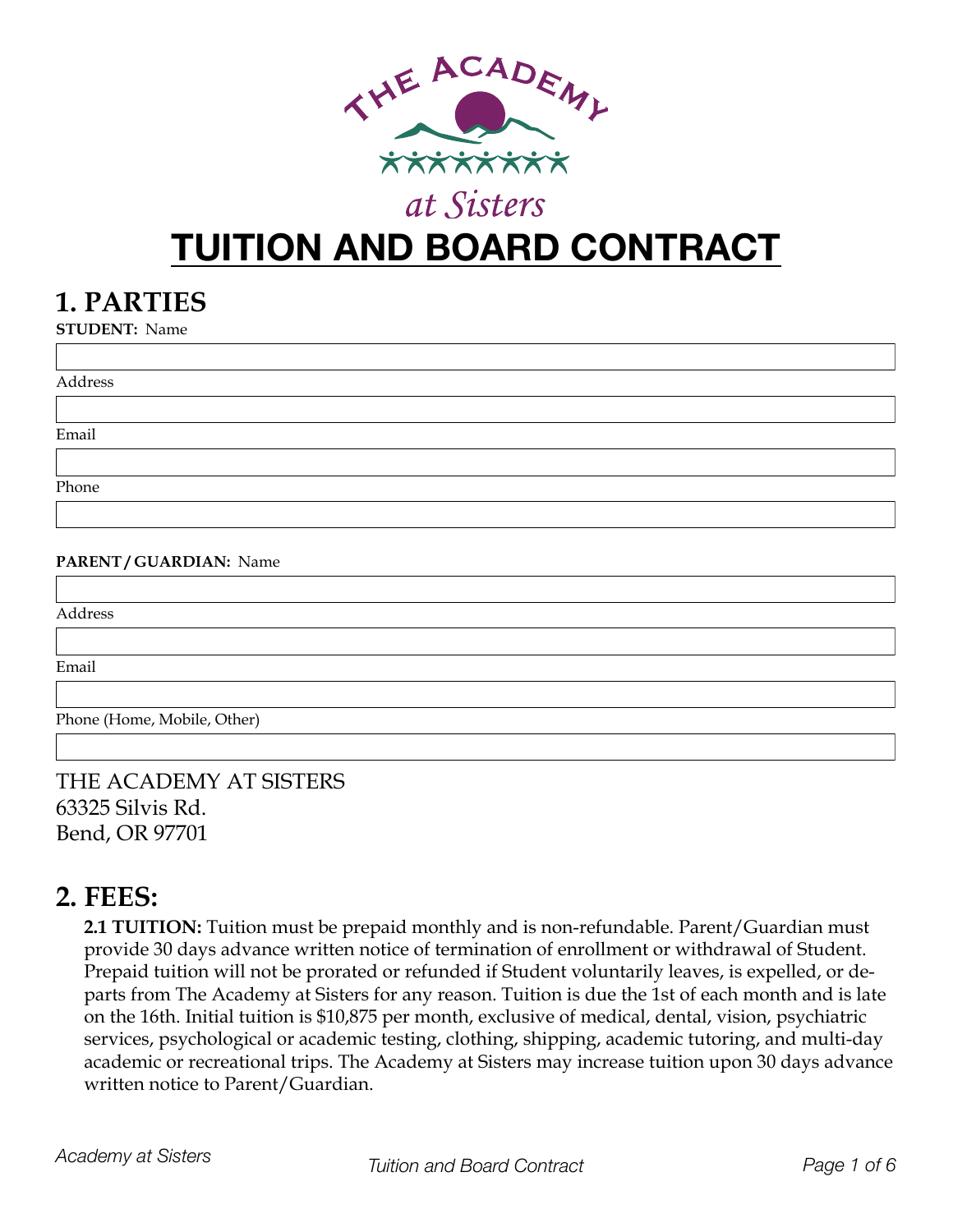**2.1.1 DEPOSIT: To assure payment of tuition, costs, expenses, and damages, Parent/ Guardian shall, prior to Student's admission, pay a deposit of \$10,875. If during Student's enrollment any charge is made against the deposit, Parent/Guardian agrees to reimburse the deposit in an amount sufficient to maintain the original deposit balance. The deposit shall not accrue interest. The Academy at Sisters may increase the deposit requirement upon 30 days advance written notice.**

**2.1.2 EXPERIENTIAL ADVENTURE SERIES DEPOSIT: (One Time Refundable Fee Due at Time Of Enrollment) A \$1,000 deposit for multiday camping and therapeutic adventure trips (such as river rafting, rock climbing, kayaking trips by a licensed outfitter). This deposit may not cover the entire costs of the trip, but will be applied to the cost and families will be billed the remainder prior to each trip. Adventure trips generally occur in June and August each year. If a student does not go on the trip(s), or the trip(s) costs less than the deposit, part of all of the deposit can be refunded.** 

**2.1.3 ENROLLMENT FEE: Enrollment Fee: (One-Time Non-Refundable Fee Due At Time Of Enrollment) \$3,800 fee includes: Application and Processing Fees, Interview and Placement Fee, Student School Kit, 10 Parent Coaching Sessions, Chrome Book Lease, Parent Workshops, Linen Fees.** 

**2.1.4 LATE FEES: A late penalty in the amount of 5% of the monthly tuition shall be assessed for payments not received by the 15th of the month.**

**2.1.5 DAMAGES: Charges against the deposit shall include, but are not limited to the following: a.) late fees. Imposition of late fees does not waive default for non-payment; b.) up to 30 days prorated tuition for failure to provide 30 days advance written notice of termination or withdrawal;**

**2.2 FEES:** The tuition and fees are as set forth in the attached fee schedule, receipt of which is acknowledged by Parent/Guardian. Fees may be increased at any time on 30 days' notice by The Academy at Sisters.

**2.3 RESPONSIBLE PARTY:** The Parent/Guardian agrees to be the responsible party for payment of tuition, fees and deposit and personally guarantees payment of same.

**2.4 REFUND ON DEPARTURE:** Parent/Guardian understands and acknowledges that termination of enrollment at The Academy at Sisters without 30 days written advance notice results in lost revenues from an unplanned enrollment vacancy and costs associated with enrolling a new student. The parties acknowledge and agree that these circumstances warrant a charge for 30 days of tuition as reasonable compensation to The Academy at Sisters commencing on the date of actual withdrawal from residency if the student is discharged by parent without 30 days written advance notice.

If notice of withdrawal or termination is provided, and Student thereafter holds over past the noticed date of withdrawal of enrollment, additional charges against deposit shall be made based upon tuition prorated for each day of hold over.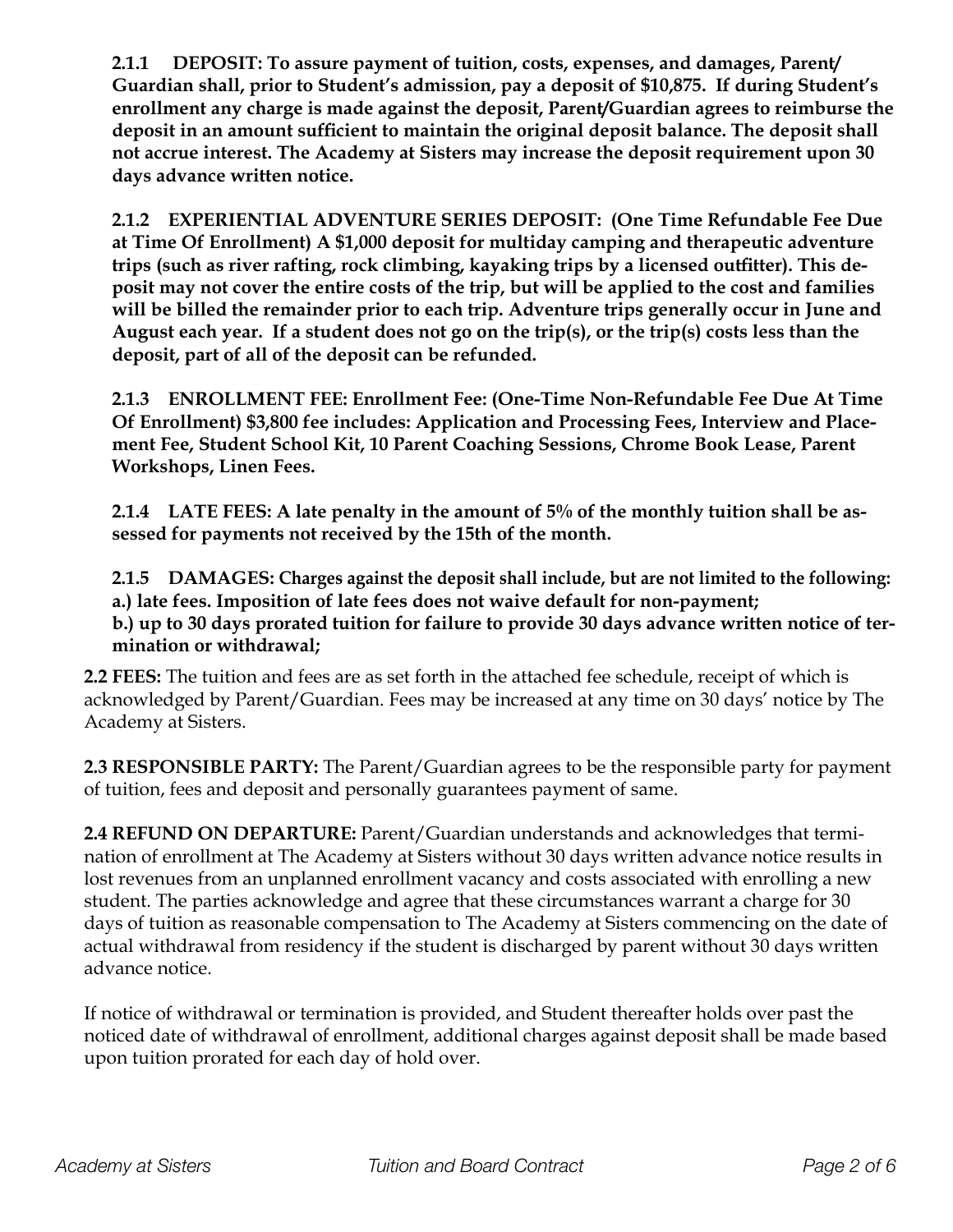**2.5 STUDENT CONDUCT:** Parent/Guardian acknowledges that The Academy at Sisters is not responsible for conduct of students who have, without authority, departed from the premises or supervision of The Academy at Sisters. In the event of an unauthorized departure, The Academy at Sisters is authorized to report the departure to Parent/Guardian and local law enforcement authorities and is further authorized to cooperate in reasonable efforts to locate Student. Parent/ Guardian acknowledge that The Academy at Sisters is not responsible for injuries, damages or costs sustained or incurred as a result of or during the course of Student's unauthorized departure from the premises or supervision. Parent/Guardian releases The Academy at Sisters, its parent organization, all officers, agents, employees and independent contractors of The Academy at Sisters from any and all liability, including without limitation, costs of location, holding and transportation of Student, and any injuries or damages resulting from or occurring during the course of Student's unauthorized departure.

Parent/Guardian acknowledges that The Academy at Sisters is not responsible for injuries or damages resulting from student to student physical aggression, or self-inflicted injuries. Parent/Guardian agree to defend, indemnify, and hold harmless The Academy at Sisters, its parent organization, all officers, agents, employees and independent contractors of The Academy at Sisters from any and all liability, relating to injuries or damages sustained in the course of or as a result of student to student physical aggression or self-inflicted injuries.

Parent/Guardian release The Academy at Sisters, its parent organization, all officers, agents, employees and independent contractors of The Academy at Sisters from any and all liability, relating to injuries or damages sustained in the course of or as a result of student to student physical aggression or self-inflicted injuries.

#### **3. INSURANCE:**

**3.1 HEALTH INSURANCE:** Parent/Guardian shall provide health insurance for Student for all times Student is enrolled in The Academy at Sisters. Parent/Guardian shall pay all uninsured health expenses for Student. Parent/Guardian shall indemnify and defend The Academy at Sisters for health expenses incurred for the benefit of Student for which The Academy at Sisters may become liable.

**3.2 PROOF OF INSURANCE:** Prior to enrollment, Parent/Guardian shall provide proof of health insurance for Student. Parent/Guardian must provide confirmation from Student's health insurance provider that Student's coverage includes care for health care expenses provided by Central Oregon health care providers or any other health care providers The Academy at Sisters reasonably believes may be consulted. Subsequent to enrollment,Parent/Guardian shall annually provide proof of health insurance for Student. In addition,upon request at any time, Parent/Guardian shall furnish The Academy at Sisters proof of health insurance for Student.

**3.3 REMEDIES FOR FAILURE TO PROVIDE PROOF:** Failure to maintain health insurance or provide proof of health insurance in an amount or form acceptable to The Academy at Sisters shall be cause for student's immediate termination from The Academy at Sisters.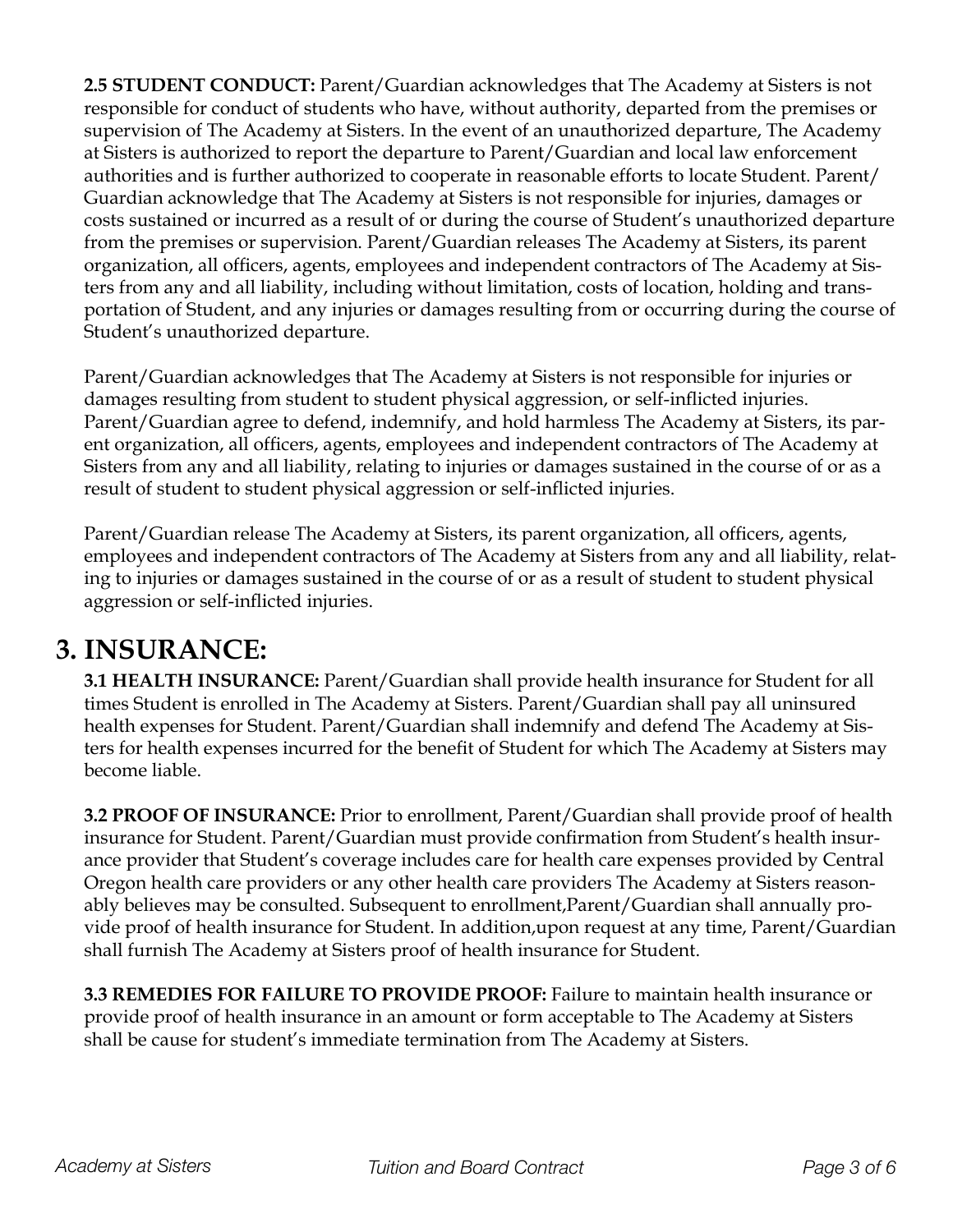**3.4 WAIVER:** Any waiver of insurance requirements shall be in writing and acknowledged by The Academy at Sisters and Parent/Guardian. If The Academy at Sisters and Parent/Guardian agree, Parent/Guardian may establish a non-insurance health fund for student by the deposit of not less than \$1000 with The Academy at Sisters. The deposit shall be in anon-interest bearing account and be dedicated for the purpose of payment of health care costs incurred on behalf of Student. Parent/Guardian shall pay and hold harmless and indemnify The Academy at Sisters for all health expenses of student beyond the deposit requirement. Parent/Guardian will be refunded the balance remaining in the non-insurance health fund account within 60 days of departure from the program.

**3.5 DENTAL/VISION:** Parent/Guardian agrees to pay dental or vision expenses not covered by health insurance.

## **4: TERMINATION OF ENROLLMENT:**

**4.1 OBLIGATIONS ON TERMINATION OF ENROLLMENT:** It is agreed that Parent/Guardian shall not be relieved of the financial obligations herein, and that no deduction or allowance from any payments shall be made by reason of the absence, withdrawal,suspension, expulsion, or dismissal of said pupil. Parent/Guardian understands and agrees that The Academy at Sisters reserves the right at all times, and for any cause it may consider sufficient, suspend, expel, or dismiss Student at The Academy at Sisters sole discretion.

**4.2 RECORDS:** Parent/Guardian agrees that therapeutic and academic records related to Student are the property of the Academy at Sisters. Parent/Guardian agrees that The Academy at Sisters may, in its sole discretion, retain therapeutic and academic records of Students until all outstanding obligations to The Academy at Sisters have been satisfied.

**4.3 ABANDONED PROPERTY:** Student property left at The Academy at Sisters following departure shall be conclusively presumed abandoned 15 days after notice of intent to dispose of the property is delivered to Parent/Guardian and/or Student. Shipping costs of student property left at The Academy at Sisters shall be born by Parent/Guardian and/or Student. Unless Parent/ Guardian and/or Student provides otherwise, all shipping will be COD.

## **5.CERTIFICATION:**

**5.1 ACKNOWLEDGEMENT OF REVIEW OF PROGRAM:** Parent/Guardian certifies that we/I have read and understand The Academy at Sisters school regulations and program materials in their entirety, and agree that, so far as they may be applicable, and not at variance with any of the provisions herein, the representations of the program materials, and school regulations are to be considered as and are made a part of this agreement. I/we understand that phone contact guidelines are outlined in the parent handbook, and restrictions to phone contact are not a condition of placement.

## **6.ATTORNEY FEES:**

**6.1 ATTORNEY FEES:** In the event any party to this agreement engages an attorney to enforce this agreement or any of its terms, whether or not a suit or action is commenced, it is agreed that the prevailing party shall be entitled to recover reasonable attorney fees and costs(including without limitation, travel, expert and non-expert witness fees, deposition costs,copying costs, long distance costs, and postage) incurred prior to commencement of suit, at trial, and on appeal and including attorney fees and costs of collection.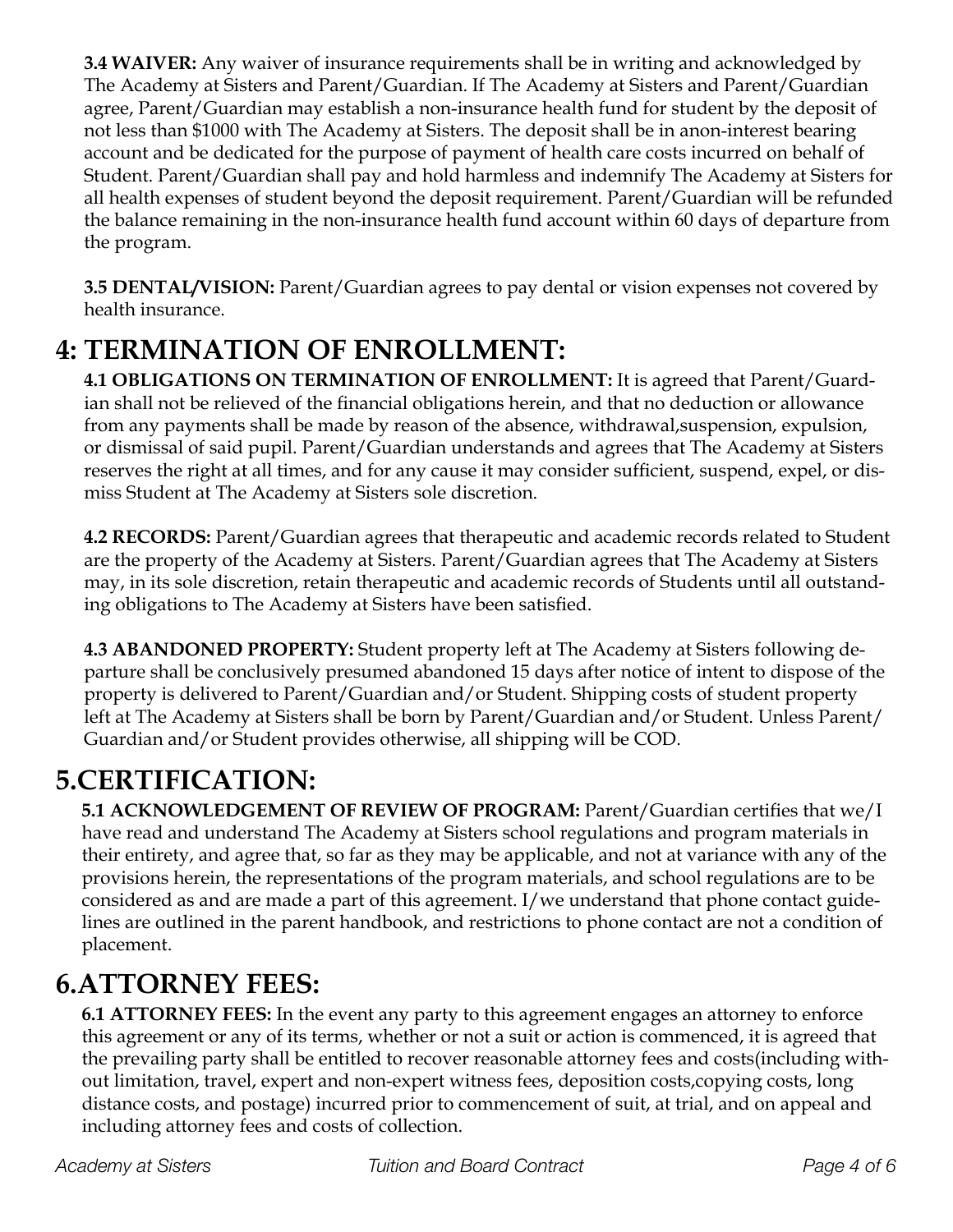#### **7.MISCELLANEOUS:**

**7.1 CONSENT TO VENUE:** In the event an action is filed to enforce rights created by this agreement, the parties consent and agree that venue shall be exclusively established in the Circuit Court of Deschutes County, Oregon. If any action is filed in any other venue or jurisdiction, the parties agree that such action will be dismissed on the motion of The Academy at Sisters. The party presenting the claim may re-file the action in the Circuit Courts of Deschutes County, Oregon.

**7.2 NOTICES:** Any notice from The Academy at Sisters to the Parent/Guardian provided for in this agreement is delivered on the date personally delivered to a Parent or Guardian or on the date it is deposited in regular U.S. Mail, addressed to the Parent/Guardian at the address set forth in paragraph 1 above.

**7.3 SUCCESSOR INTERESTS:** All obligations and benefits provided for in this agreement shall inure to any successor interests of the parties.

**7.4 INCORPORATION:** This agreement incorporates the entire agreement between the parties and may be supplemented only by written agreement signed by Parent/Guardian and The Academy at Sisters.

**7.5 WARRANTY:** Parent/Guardian warrants that s/he (they) are the lawful custodian of Student and are legally authorized to enter into this agreement.

Parent/Guardian warrants that s/he (they) have provided all information and records relevant to the student's social, emotional, psychological, physical and medical condition. Parent/Guardian acknowledges that these materials are essential to identification of an appropriate program for student. The failure to make full disclosure may result in identification of and placement in a program that is not appropriate for student.

**7.6 SEVERABILITY:** In the event a court of competent jurisdiction determines that any portion of this agreement is unenforceable, the unenforceable provisions shall be severed and the remaining provisions shall remain binding on the parties.

**7.7 SINGULAR/PLURAL:** When used in the singular, the terms Parent, Guardian, and Student shall include the plural as reasonably required by the context. Where used in the plural, the terms Parents, Guardians and Students includes the singular.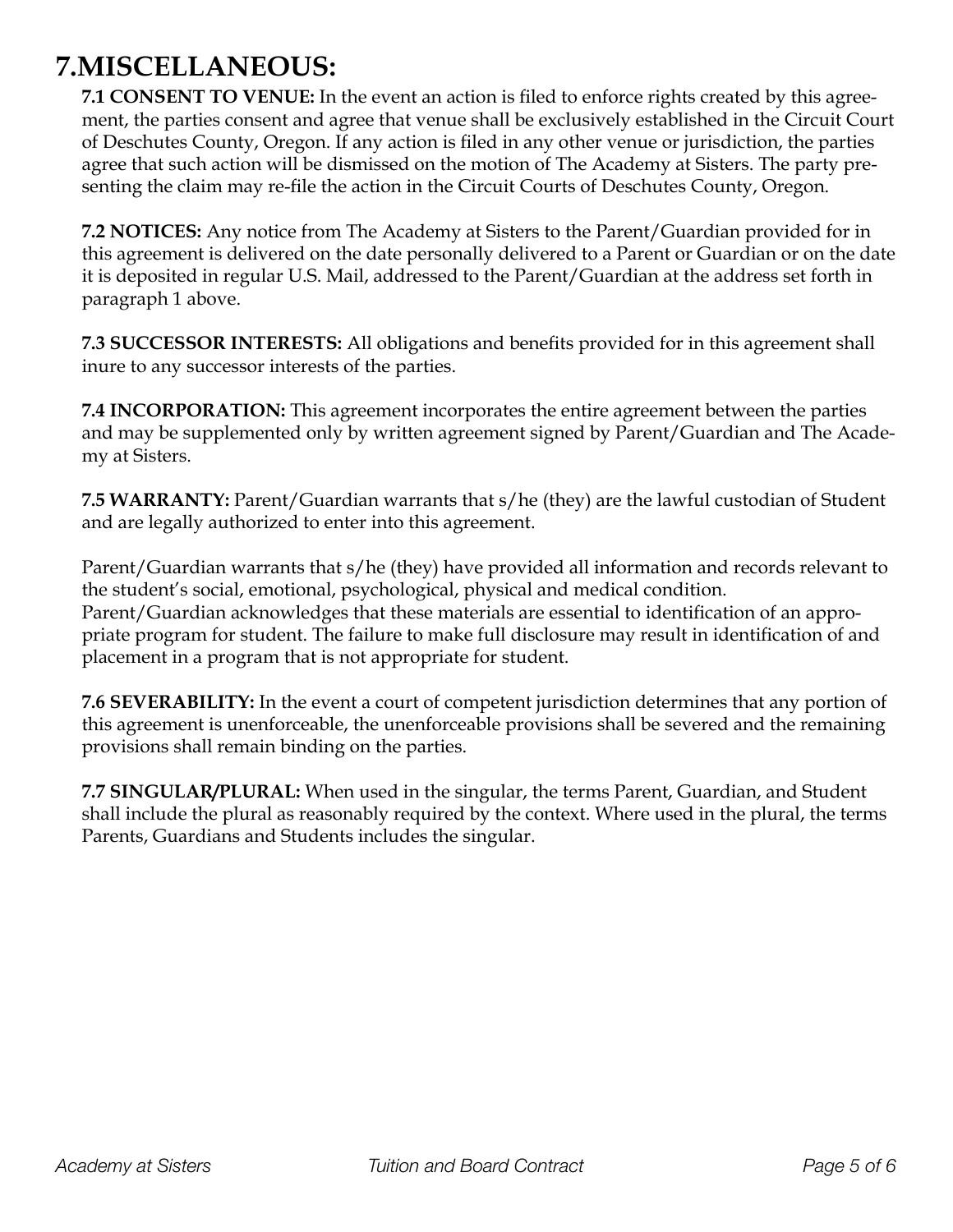#### **THIS DOCUMENT CONTAINS A RELEASE OF LIABILITY. READ AND UNDERSTAND THIS DOCUMENT BEFORE SIGNING.**

| Parent / Guardian Name                     | Parent / Guardian Name      |  |
|--------------------------------------------|-----------------------------|--|
|                                            |                             |  |
| Parent / Guardian Signature                | Parent / Guardian Signature |  |
| Date                                       | Date                        |  |
| <b>Accepted By The Academy at Sisters:</b> |                             |  |

Registrar

Date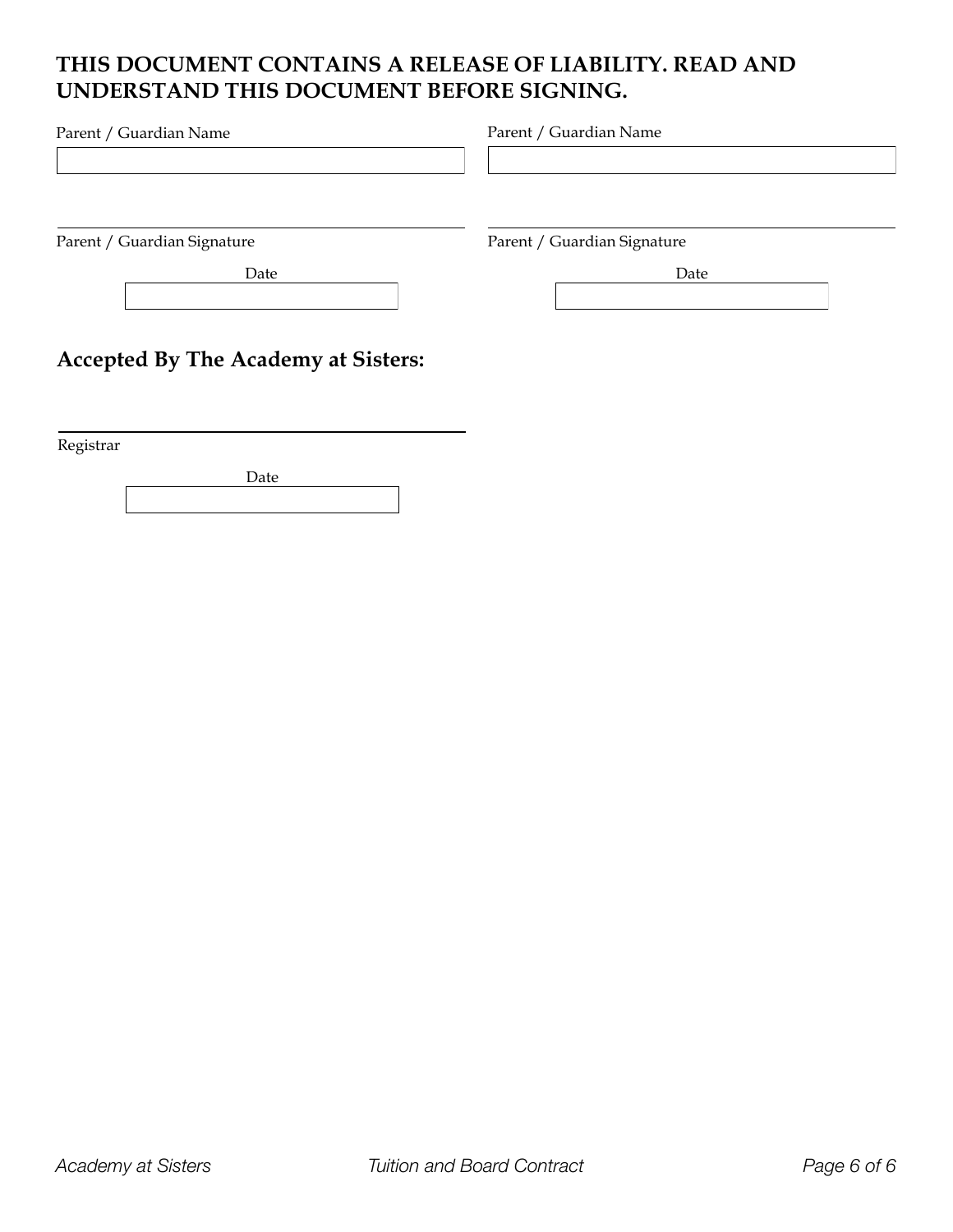

# **RELEASE AND INDEMNIFICATION AGREEMENT**

#### **PARTIES**

**STUDENT:** 

**PARENT / GUARDIAN:** 

**PARENT / GUARDIAN:** 

THE ACADEMY AT SISTERS (The Academy) 63325 Silvis Rd. Bend, OR 97701

As partial consideration for The Academy's provision of services to Student, parent/ guardian consents, authorizes, appoints, agrees and releases as follows.

#### **1. CONSENT:**

**1. Provision of health care or medical services for Student.** The Academy is authorized to obtain medical services for Student. This consent and authorization includes without limitation authority for The Academy to consent on behalf of parent/guardian and Student to medical procedures, x-rays, anesthesia, inoculation, vaccination, medical, dental,psychological, or psychiatric diagnosis or treatment, surgery, medication, and/or hospital care. Parent/guardian is solely responsible for all medical and other costs associated with any medical services provided.

**2. Disclosure of records to treatment providers.** The Academy may disclose to treating or evaluating medical doctors, nurses, counselors, social workers, psychologists,psychiatrists, and any other person or entity which the Academy believes to be in the interests of the Student, the Student's condition and circumstances. Disclosure may include conditions, observations, records, and any other information The Academy believes is relevant to Student's physical, mental or emotional conditions or circumstances. Counseling, treatment, and medical information and records may be provided to treatment or evaluation providers, or any other person or entity that The Academy determines would benefit from the provision of said information for the treatment and/or counseling of Student.

**3. Disclosure to law enforcement.** The Academy may disclose to law enforcement agencies Student's conduct which The Academy believes may constitute a violation of the law or school policies, rules, or regulations, and may disclose Student information in response to inquiries by law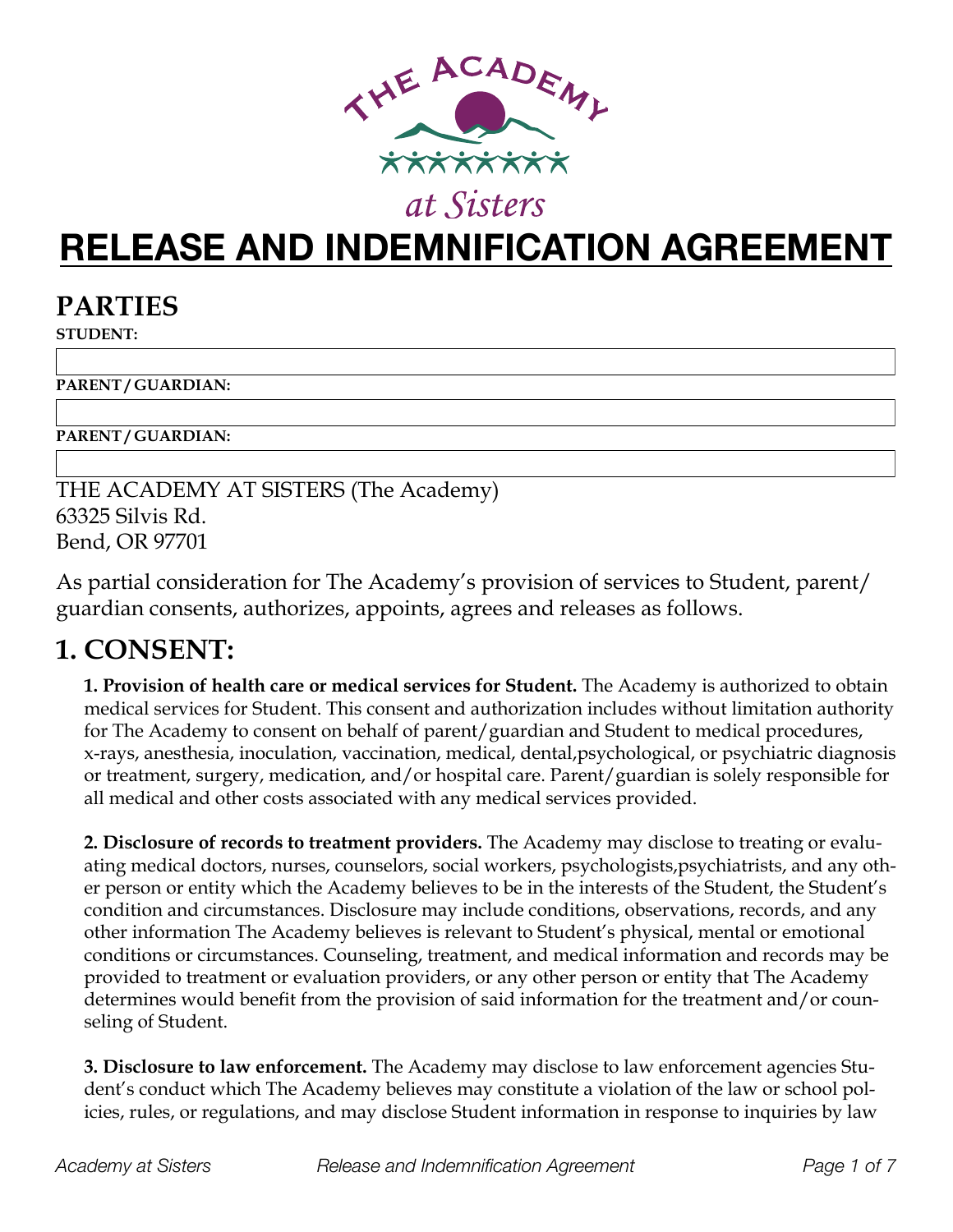enforcement officials. A report to law enforcement of Student as a missing person may be made in the event of Student's unexplained or unexcused absence from The Academy.

**4. Disclosure to Schools.** The Academy may disclose Student's records and information to the Bend-La Pine School District, or to any other educational institution or school district The Academy at Sisters, in its sole discretion, deems appropriate.

**5. Alternative referral and placement.** The Academy is authorized to make referrals and assist in placements of Student in a short term wilderness program with parent/guardian's consent, or other interim placement. Parent/guardian is solely responsible for all costs and fees associated with such placements.

**6. Secure location, holding, and transportation.** The Academy is authorized to assist in coordination of private location services and/or private secure holding and transportation services to locate, pick up and provide secure transportation and temporary secure holding of Student pending disposition of her status as a Student following an unexcused or unexplained absence, with the parents consent. Parent/guardian is solely responsible for all costs and fees associated with securing such services.

**7. Transportation.** The Academy is authorized to use The Academy's vehicles or public carriers for transportation of Student. Parent/guardian consents to such transportation of Student.

**8.Athletic, vocational, recreational programs and activities.** Student is authorized to and parent/ guardian consents to Student participation in athletic activities, vocational training, and/or farm programs. These activities may take place on or off The Academy's campus. Activities may include, without limitation, alpine skiing, cross country skiing, camping,rock climbing, rope challenge course, canoing, rafting, horseback riding, bicycling, and swimming.

# **AUTHORIZATION AND APPOINTMENT:**

For so long as Student is enrolled at The Academy, Parent/guardian delegates to The Academy authority to act in place of the Parent/guardian. The Academy's Program Manager shall have physical custody of the Student and may delegate to the Student's Treatment Coordinator and to the Resident Monitors the day to day responsibility for providing for, or obtaining on behalf of the Student, food, clothing, shelter, medical care, educational services, discipline, and incidental necessaries.

With respect to High School placement, enrollment, and attendance, The Academy shall, through its Program Manager and her delegates, act as Parent/guardian's agent. This authority includes, without limitation execution of documents necessary or convenient for Student's attendance, participation and/or enrollment in Bend-La Pine School District High School classes, activities and/or programs. This authority and appointment as agent of the Parent/guardian authorizes The Academy's Program Manager and her delegates to substitute for the Parent/guardian in all matters related to Student's attendance, participation and enrollment in Bend-La Pine School District activities and programs, and includes, without limitation:

1. Providing or withholding consent for Student to participate in High School educational,athletic, or social programs and activities;

2. Participation, with or without the Student, in parent teacher conferences, guidance counselor conferences and services, curriculum planning, and disciplinary proceedings;

3. Providing or withholding consent for Student's participation in advanced educational services;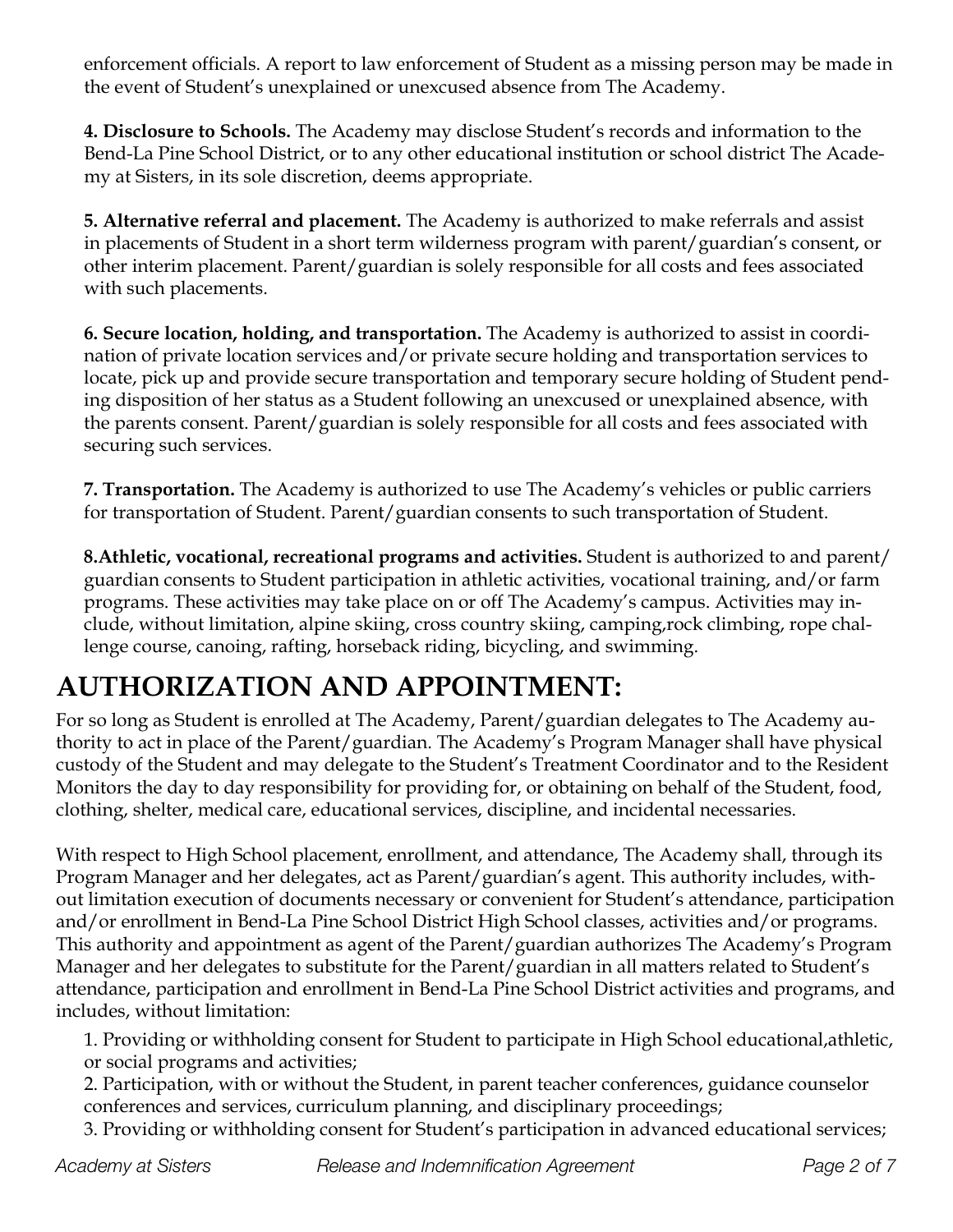4. Providing or withholding consent for Student's participation in tutoring, and/or special educational services (including without limitation, development of an Individual Education Plan for Student).

This Release and Indemnification Agreement may be provided to the Bend-La Pine School District.

# **REPORT TO LAW ENFORCEMENT:**

In the event Student runs away from The Academy, upon the oral or written request of The Academy, Parent/guardian agrees to immediately notify the Deschutes County Sheriff that Student is missing. The report may be made by calling the Deschutes County Sheriff at 1-541-388-0170 or 911 after 5:00 PM.

## **RELEASE:**

Parent/Guardian and Student fully waive and release The Academy (and all of its employees, directors, officers, and agents) from any and all causes of action, claims, demands, damages, costs, loss of services, expenses and compensation, and any and all known or unknown injuries or consequential damages, related in any way to the consents, authorizations and appointments granted herein to The Academy, and the care, programs and services provided to Student under this Agreement.

# **INDEMNIFICATION:**

The undersigned agrees to defend (with counsel acceptable to The Academy), indemnify, and hold harmless The Academy for any expense, damage, loss, or injury sustained by The Academy or claimed or sustained by Student and/or the undersigned or any person claiming expense, damage, loss, or injury related to Student or the undersigned. This indemnification includes, without limitation, payment for all costs and expenses associated with: locating and providing secure transport and holding of runaway Students; placement of Student in alternative programs; participation in athletic, recreational, and vocational programs and activities; and, provision of medical services not otherwise paid by Student's insurance. In exercising its rights to defense under this provision, The Academy has the right to select its own legal counsel, at parent/guardian's cost.

## **REPRESENTATIONS:**

Parent/guardian represents that all health needs of Student known to Parent/Guardian, or which upon reasonable inquiry would or should be known, have been fully disclosed to The Academy. The term "health needs" includes, without limitation, medical, psychiatric, psychological, vision, and dental health conditions, circumstances, and needs. Parent/guardian represents that the information provided in the medical/dental/vision information sheet attached hereto is complete and accurate, and that as changes in that information occur, Parent/guardian shall immediately provide written notice to The Academy.

Parent/guardian represents and warrants that s/he is authorized to sign this agreement on behalf of Student and on behalf of both himself/herself and others who may claim loss, injury or damages as a consequence of injury to Student.

#### **INTERPRETATION:**

For purposes of this instrument, "The Academy" includes, without limitation, The Academy at Sisters, its parent organization (J Bar J Youth Services, Inc.), and all agents, employees, contractors, and representatives of The Academy and J Bar J Youth Services, Inc.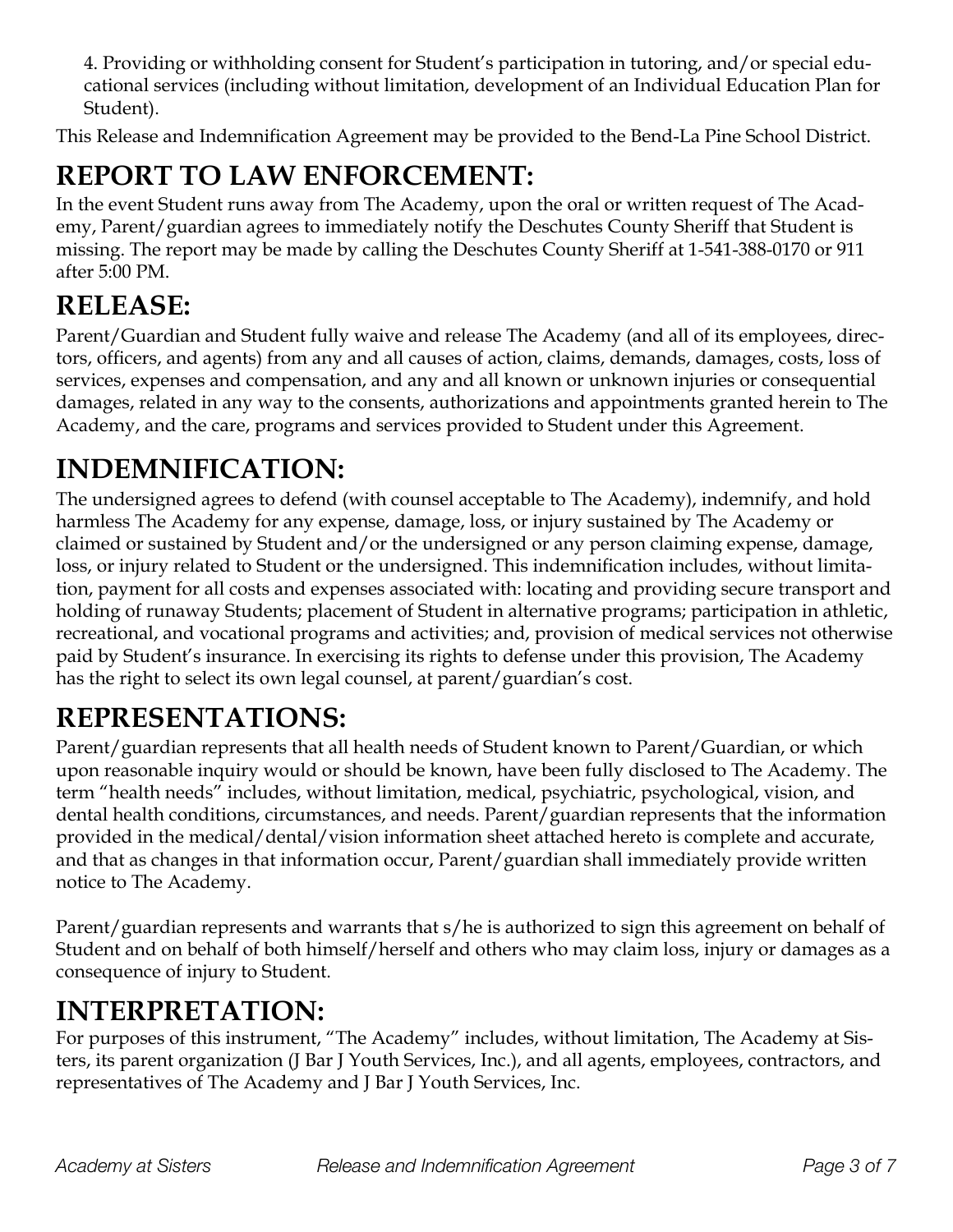A court or arbitrator construing this instrument shall deem it negotiated and drafted equally by the parties.

The provisions of this instrument shall be broadly interpreted to provide The Academy:

- Broad discretion in determining what health and medical services should be provided to or made available to Student;
- Broad discretion in determining whether referrals to other programs are appropriate;
- Release from any liability related to providing or failing to provide medical or health services or referrals on behalf of Student;
- Release from any liability related to making Student records available to representatives of the Bend - La Pine School District;
- Release from liability incurred as a result of participation in activities during Student's enrollment period and related injury, aggravation of injury, or damages thereafter; and release from liability incurred as a result of transporting Student, whether in the course of providing ordinary services, or when transporting a runaway student from the location where they are found to The Academy or some other location.

## **SEVERABILITY:**

The provisions of this instrument are declared to be severable. If a court or arbitrator of competent jurisdiction finds or holds that any provision or clause in this Agreement is invalid or unenforceable, the remainder of this Agreement shall be valid and enforceable and the parties shall use good faith to negotiate a substitute, valid and enforceable provision which most nearly affects the parties' intent. If the parties fail to negotiate a substitute, the arbitrator or the court shall reform the agreement with a provision which most nearly affects the parties' intent.

## **SUCCESSORS AND HEIRS:**

The provisions of this instrument remain in force during Student's enrollment and survive the termination of Student's enrollment. The provisions of this instrument are binding on the heirs, executors, and administrators of Student and the undersigned.

# **DUPLICATES:**

A duplicate copy of this document, whether by photocopy, facsimile, or otherwise, and containing copies of signatures of parent/guardian, shall have the same evidentiary effect as an original.

## **ATTORNEY FEES:**

In the event any party engages an attorney to enforce this agreement or any of its terms, whether or not a suit or action is commenced, it is agreed that the prevailing party shall be entitled to recover reasonable attorney fees and costs (including without limitation, travel, expert and non expert witness fees, deposition costs, copying costs, long distance costs, and postage) incurred prior to commencement of suit, at trial, and on appeal and including attorney fees and costs of collection.

This Release and Indemnification Agreement shall be construed in accordance with the laws of the State of Oregon, and in the event of any dispute arising from or related to this release, Student and parent/guardian consent to the exclusive jurisdiction of the courts, both federal and state, in the State of Oregon.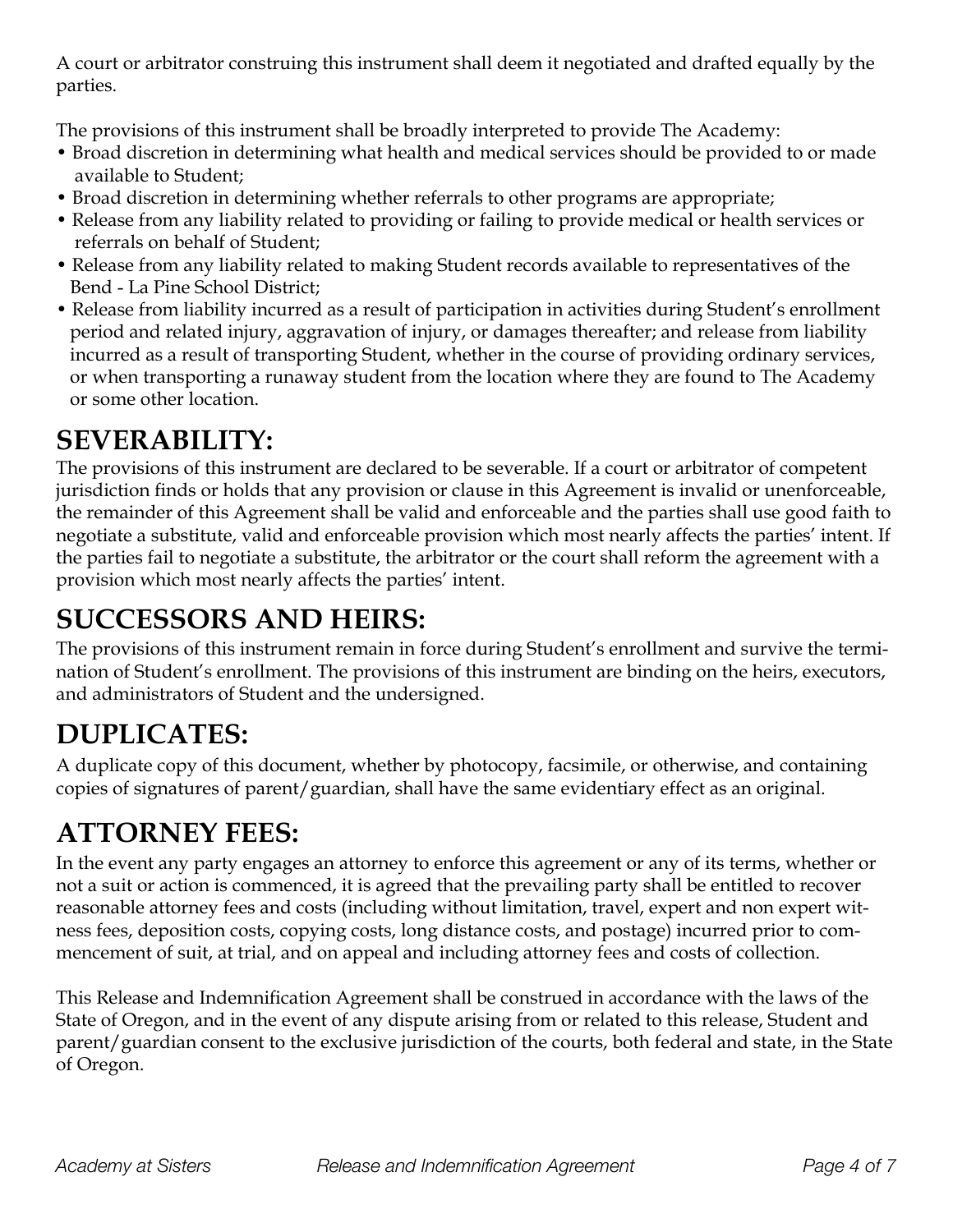#### **THIS INSTRUMENT CONTAINS A RELEASE OF LIABILITY. BY SIGNING BE-LOW, PARENT/GUARDIAN ACKNOWLEDGES THAT S/HE HAS READ, UN-DERSTANDS, AND VOLUNTARILY AND KNOWINGLY CONSENTS TO THE PROVISIONS OF THIS INSTRUMENT.**

**STUDENT:** Name

| PARENT/GUARDIAN: Name |  |  |
|-----------------------|--|--|
|                       |  |  |
| Address               |  |  |
|                       |  |  |
| Email                 |  |  |
|                       |  |  |
| Phone                 |  |  |
|                       |  |  |
| PARENT/GUARDIAN: Name |  |  |
|                       |  |  |
| Address               |  |  |
|                       |  |  |
| Email                 |  |  |
|                       |  |  |
| Phone                 |  |  |

*Parent/guardian represents that s/he is the above-named minor Student's parent or legal guardian and that s/he is able to and authorized to contract for the minor Student. Parent/guardian has read, understands and agrees to the terms of this Release and Indemnification Agreement on behalf of themselves and the above-named minor Student.*

| Parent / Guardian Signature                | Parent / Guardian Signature |  |
|--------------------------------------------|-----------------------------|--|
| Date                                       | Date                        |  |
| <b>Accepted By The Academy at Sisters:</b> |                             |  |
| Registrar Signature                        | Name and Title              |  |
| Date                                       |                             |  |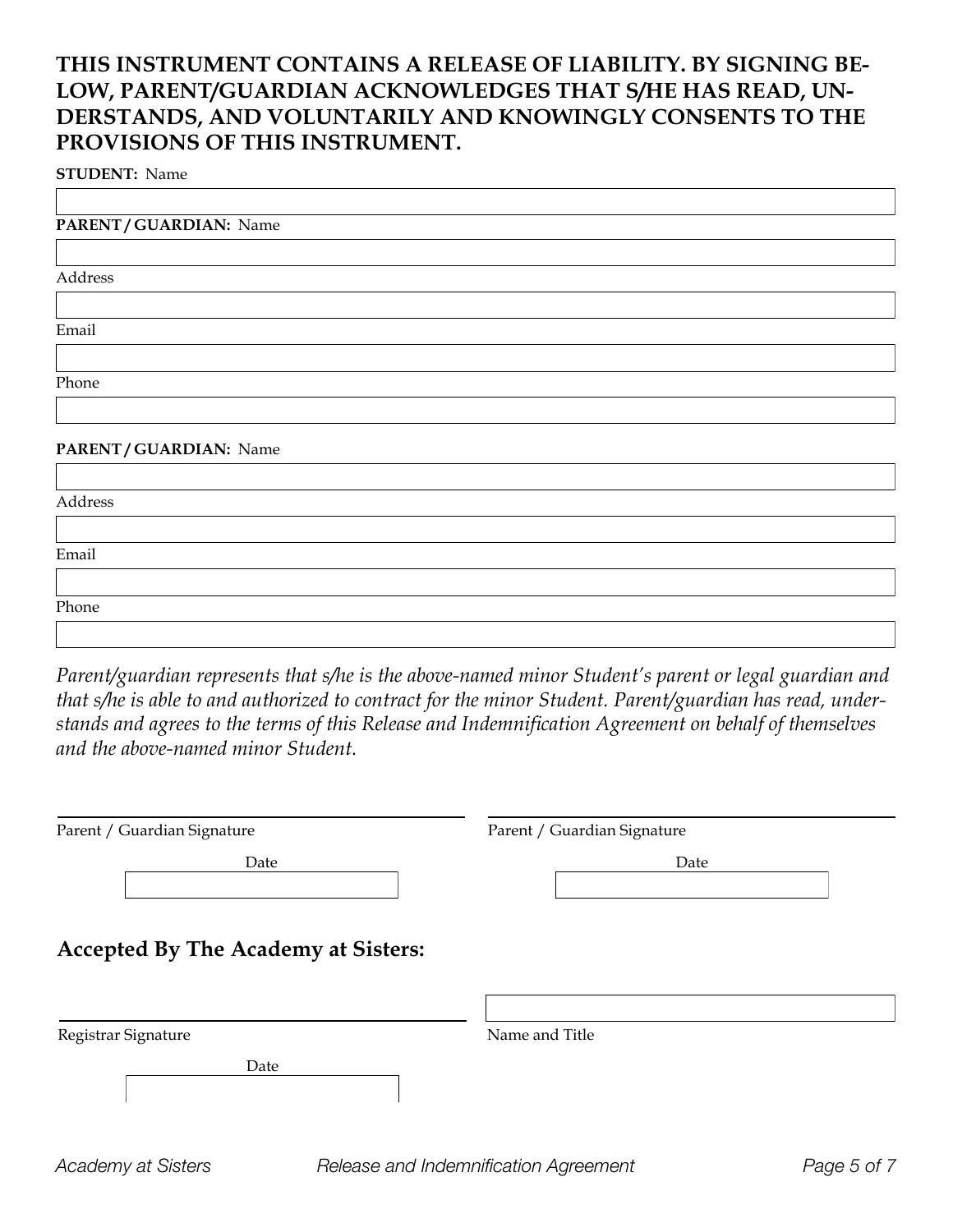# **INSURANCE INFORMATION**

### **MEDICAL**

| <b>Insurance Company</b>                        |                           |               |
|-------------------------------------------------|---------------------------|---------------|
|                                                 |                           |               |
| Address                                         |                           |               |
|                                                 |                           |               |
| Policy Holder                                   |                           | Date of Birth |
|                                                 |                           |               |
|                                                 |                           |               |
| Policy Number                                   |                           |               |
|                                                 |                           |               |
| Group Number                                    |                           |               |
|                                                 |                           |               |
| Coverage (Outpatient, Major Medical, Hospital): |                           |               |
|                                                 |                           |               |
| Pre-approval required? $\Box$ Yes<br>$\Box$ No  | Pre-approval Phone Number |               |
|                                                 |                           |               |
|                                                 |                           |               |
| Medical Deductible                              |                           |               |
|                                                 |                           |               |
|                                                 |                           |               |
| <b>DENTAL</b>                                   |                           |               |
| <b>Insurance Company</b>                        |                           |               |
|                                                 |                           |               |
|                                                 |                           |               |
| Address                                         |                           |               |
|                                                 |                           |               |
| Policy Holder                                   |                           | Date of Birth |
|                                                 |                           |               |
| <b>Policy Number</b>                            |                           |               |
|                                                 |                           |               |
| Group Number                                    |                           |               |
|                                                 |                           |               |
| Pre-approval required? □ Yes<br>$\Box$ No       |                           |               |
|                                                 | Pre-approval Phone Number |               |
|                                                 |                           |               |
| Dental Deductible                               |                           |               |
|                                                 |                           |               |